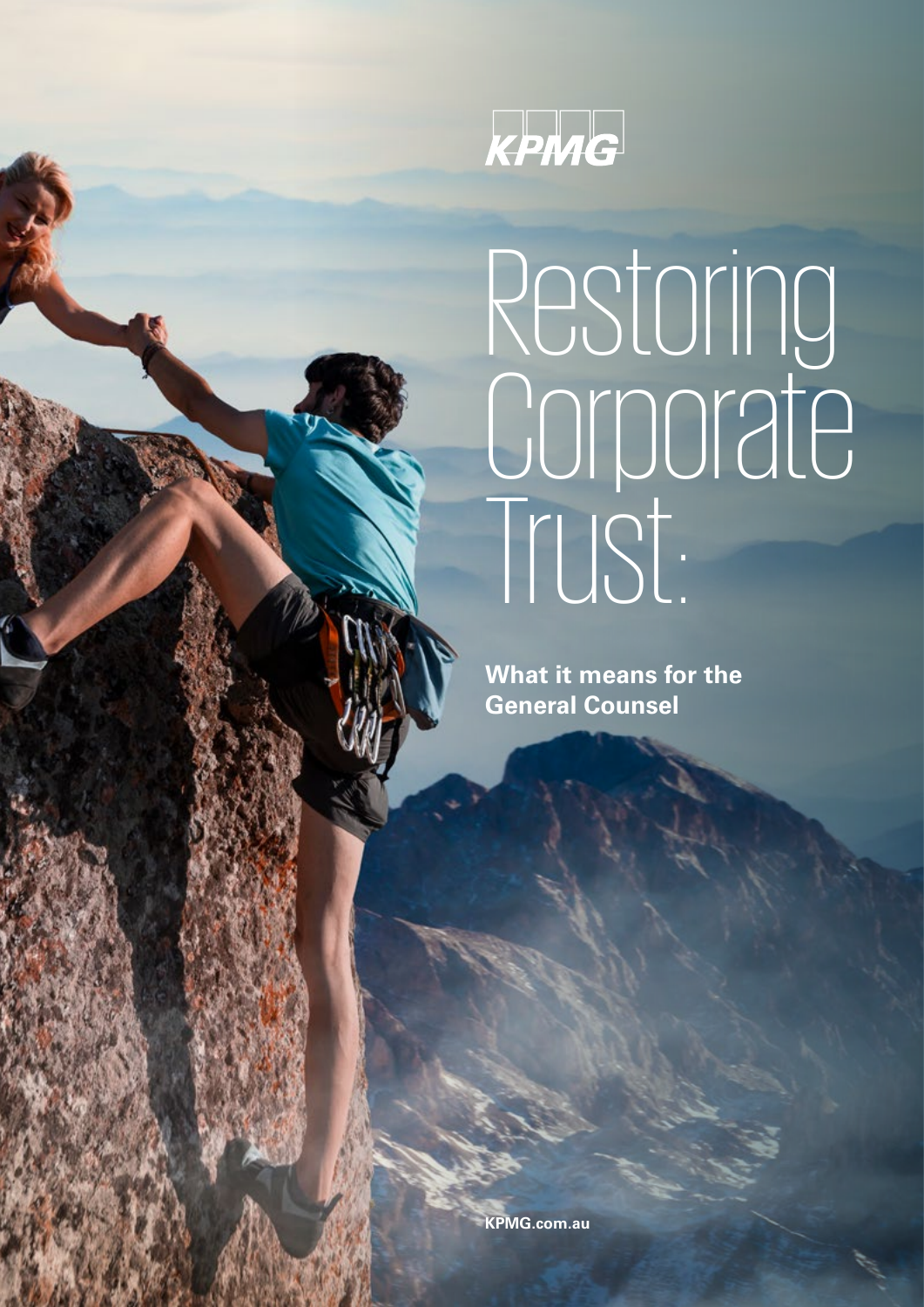Today's organisations are facing a more complex regulatory environment, changing demands from shareholders and a razor sharp focus on trust, integrity and culture.

©2020 KPMG, an Australian partnership and a member firm of the KPMG global organisation of independent member firms affiliated with KPMG International Limited, a private English company<br>limited by guarantee. All rights res Liability limited by a scheme approved under Professional Standards Legislation.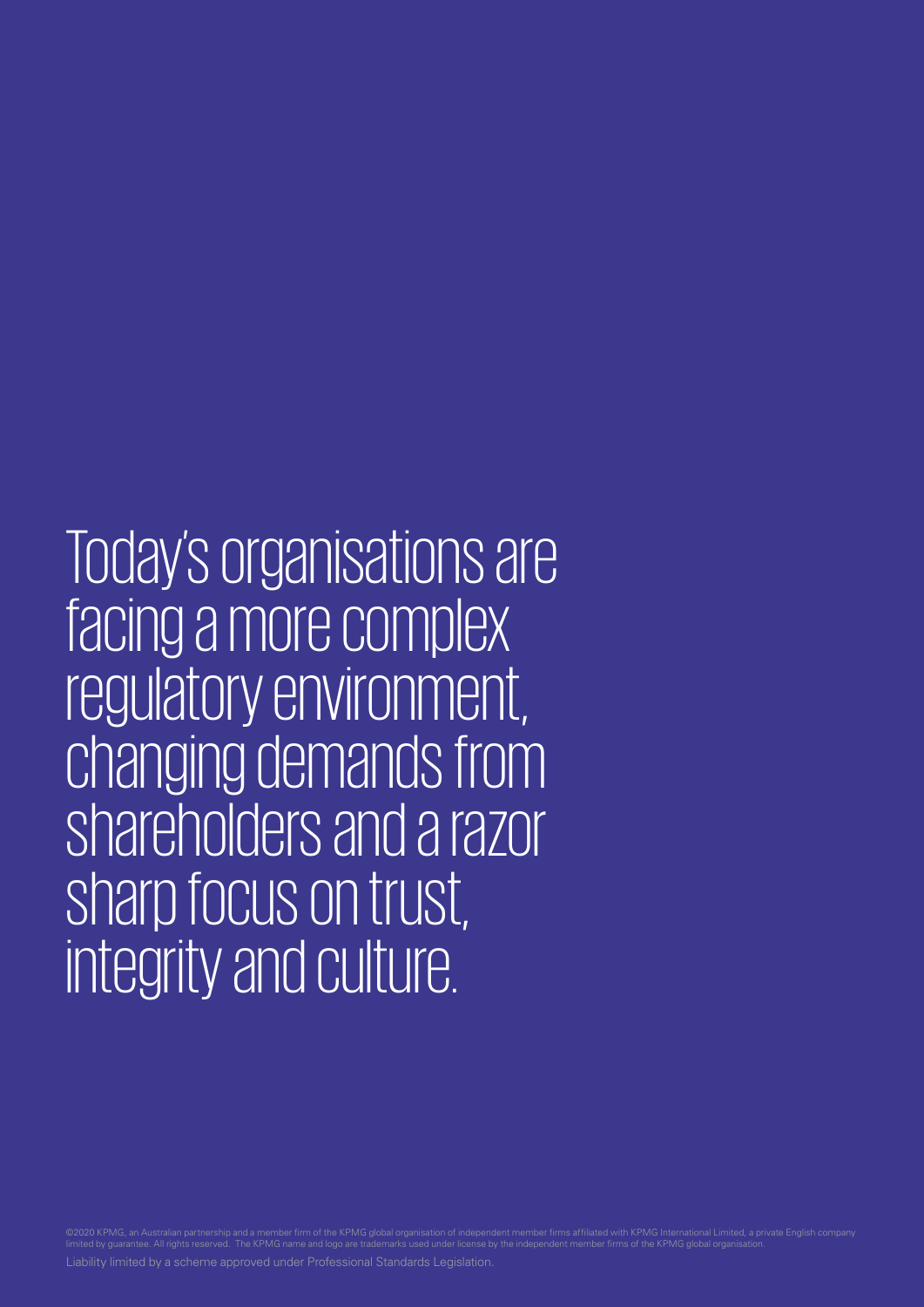## What role will the General Counsel play in driving the trust agenda?

Today's organisations are facing a more complex regulatory environment, changing demands from shareholders and a razor sharp focus on trust, integrity and culture.

KPMG Forensic works with General Counsels across the country helping them respond to the most challenging bribery, fraud, anti-corruption and commercial disputes, so we took the opportunity to go straight to the source.

The role of the General Counsel is becoming more complex and more is being asked of those who perform it. There was broad endorsement that in order to succeed the General Counsel needs a seat at the executive table with direct reporting to the CEO. General Counsels were of the view that only with this access can they provide the strategic, commercial advice and the stewardship that is being asked of them.

KPMG sincerely thanks the Australian General Counsels who were very generous with their time and candid in their responses and we are delighted to have helped frame such an important discussion.

Throughout 2019, detailed interviews were undertaken with more than 25 Australian leading General Counsels from ASX 100 companies, not for profit organisations and the country's largest privately held companies. We also drew on research undertaken by KPMG Globally<sup>1</sup> with leading General Counsels.

### **The results are not as predictable as might be expected:**

### **1. Broader executive roles for the General Counsel or stick to your knitting?**

Death to legal professional privilege or the only way to provide commercially relevant advice; Australia's General Counsel Community appears divided.

### **2. Does the Corporate Governance hat fit?**

It appears this is one of the hats that seems to fit, taking on increased responsibility for corporate governance, driving the trust agenda and ensuring the organisation consistently 'gets it right' is being embraced by the General Counsel.

### **3. Company Secretary or not to Company Secretary? That is the question**

Somewhat surprisingly, whether the General Counsel should be the Company Secretary appears to have divided Australian General Counsels evenly. Some of Australia's leading General Counsels pointed to irreconcilable conflicts, role confusion and workload to support a view that it wasn't the right fit. Whilst others equally as passionately pointed to synergies, board access and 'best person for the role' to explain the merits of the role combination.

### **4. Regulations and Regulators bringing the General Counsel to the table**

Increasing complexity in regulation and more focus on how organisations respond to regulators is driving companies to ensure their General Counsel has a seat at the executive table.

### **5. Moral compass or corporate cop out?**

The General Counsel is uniquely equipped to provide the moral conscience for their organisation, however, there are mixed views as to whether they should.

### **Dean Mitchell**

Partner KPMG Forensic



1 [Through the looking glass: General Counsel Report 2016 \(KPMG Global\) https://home.kpmg/be/en/home/](https://home.kpmg/be/en/home/insights/2017/03/risk-newsletter-through-the-looking-glass.html)

[insights/2017/03/risk-newsletter-through-the-looking-glass.html](https://home.kpmg/be/en/home/insights/2017/03/risk-newsletter-through-the-looking-glass.html)

©2020 KPMG, an Australian partnership and a member firm of the KPMG global organisation of independent member firms affiliated with KPMG International Limited, a private English company limited by guarantee. All rights reserved. The KPMG name and logo are trademarks used under license by the independent member firms of the KPMG global organisation.

Liability limited by a scheme approved under Professional Standards Legislation.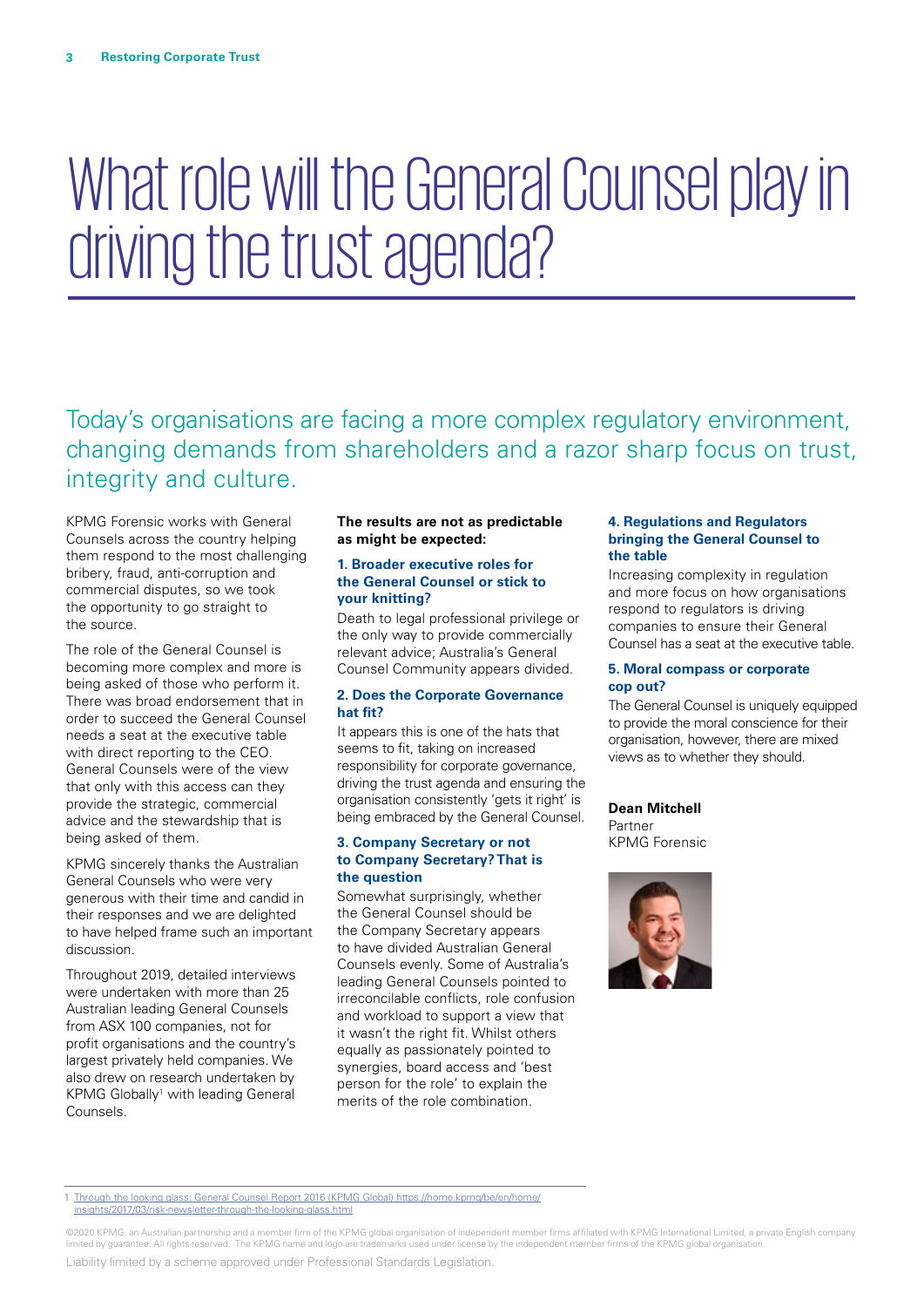## 1. Broader executive roles for the General Counsel or stick to your knitting?

Whether the General Counsel should confine themselves strictly to providing legal advice or whether they should embrace broader roles within the organisation appears to have divided Australian General Counsels.

The majority position of the General Counsels interviewed by KPMG was that broader executive roles were appropriate and in some instances necessary. General Counsel's generally felt the need to be more involved in the day-to-day operations of their companies, to work closely with other departments and to understand better the way their business works.

The adoption of broader executive roles was also seen as an important way for the General Counsel to have a seat at the executive table. There was a strong view that very few companies had the appetite for one of their senior executive positions to be occupied by a General Counsel, who was solely responsible for providing legal advice.

"Whether we want a broader role or not is largely a moot point, if the General Counsel wants a seat at the executive table, which they need in order to do their job effectively. then they must have broader responsibility across the company. There are only so many seats". ASX 100 GC

Amongst the General Counsel interviewed by KPMG there were functions as diverse as Procurement, IT, Human Resources and Risk, reporting into the General Counsel. Interestingly, the rationale behind many of these reporting lines was obscure or absent. A number of the General Counsel suggested the rationale was as diverse as the functions themselves. The rationale ranged from "no one else wanted it", to "they just

kept adding functions until it was senior enough to be a direct report to the CEO", to a more reassuring "compliance was becoming more and more legalistic in our company, so it made sense".

A subset of the group who suggested the General Counsel should have a broader role believed this meant being more involved in the business but not necessarily having responsibility for other functions. The view was that the General Counsel needed to be involved more in the business, negotiating contracts and providing advice on strategic priorities rather than remaining isolated from the business.

"Of course, you have responsibilities to provide legal advice, but you're also meant to be a part of the business – not sitting on the sidelines, writing lengthy advice and throwing it over the fence." Global GC

However, there was a significant minority of interviewees who were fierce in their view that the role of the General Counsel was to provide strictly independent legal advice. In their view, the only way to do this was to be independent of the business, free to challenge and say "no" without fear or favour in order to protect the company and their shareholders.

"Broader roles for the General Counsel can mean the death for legal professional privilege" ASX 100 GC

Another consistent basis for the opposition to broader roles was the potential impact on legal professional privilege. General Counsel's reported the ability to separate roles and be clear in which capacity they were acting was becoming increasingly difficult which according to a number of Counsel put privilege in peril.

It was also contended that involvement in functional adjacencies could compromise the independence of the General Counsel and leave them serving two masters.

"Everyone says they can wear multiple hats, but can they really? If we learnt anything from the Royal Commission it was that the General Counsel must be there calling it like it is. In my view it's pretty simple, the GC should stick to their knitting". ASX 100 GC

General Counsel who advocated for a narrower role suggested there was an inherent tension in the General Counsel role between taking an active part in the commercial decision-making process and remaining the conscience of the business. The broader roles, it was suggested, inhibited the ability to take a purely legal, dispassionate view of when it is, or is not, in the company's interest to pursue a particular action. It is a difficult balance.

©2020 KPMG, an Australian partnership and a member firm of the KPMG global organisation of independent member firms affiliated with KPMG International Limited, a private English company limited by guarantee. All rights reserved. The KPMG name and logo are trademarks used under license by the independent member firms of the KPMG global organisation.

Liability limited by a scheme approved under Professional Standards Legislation.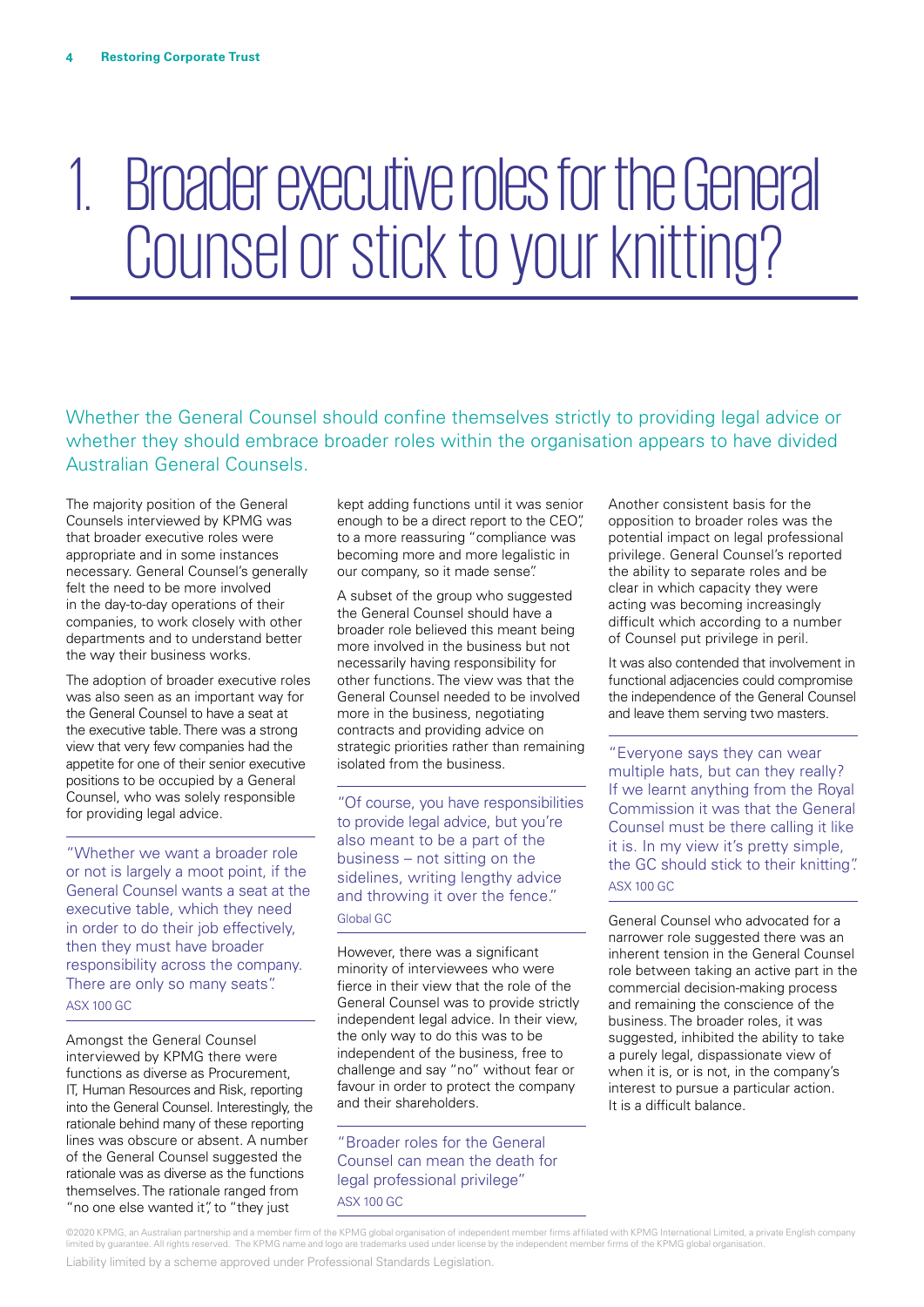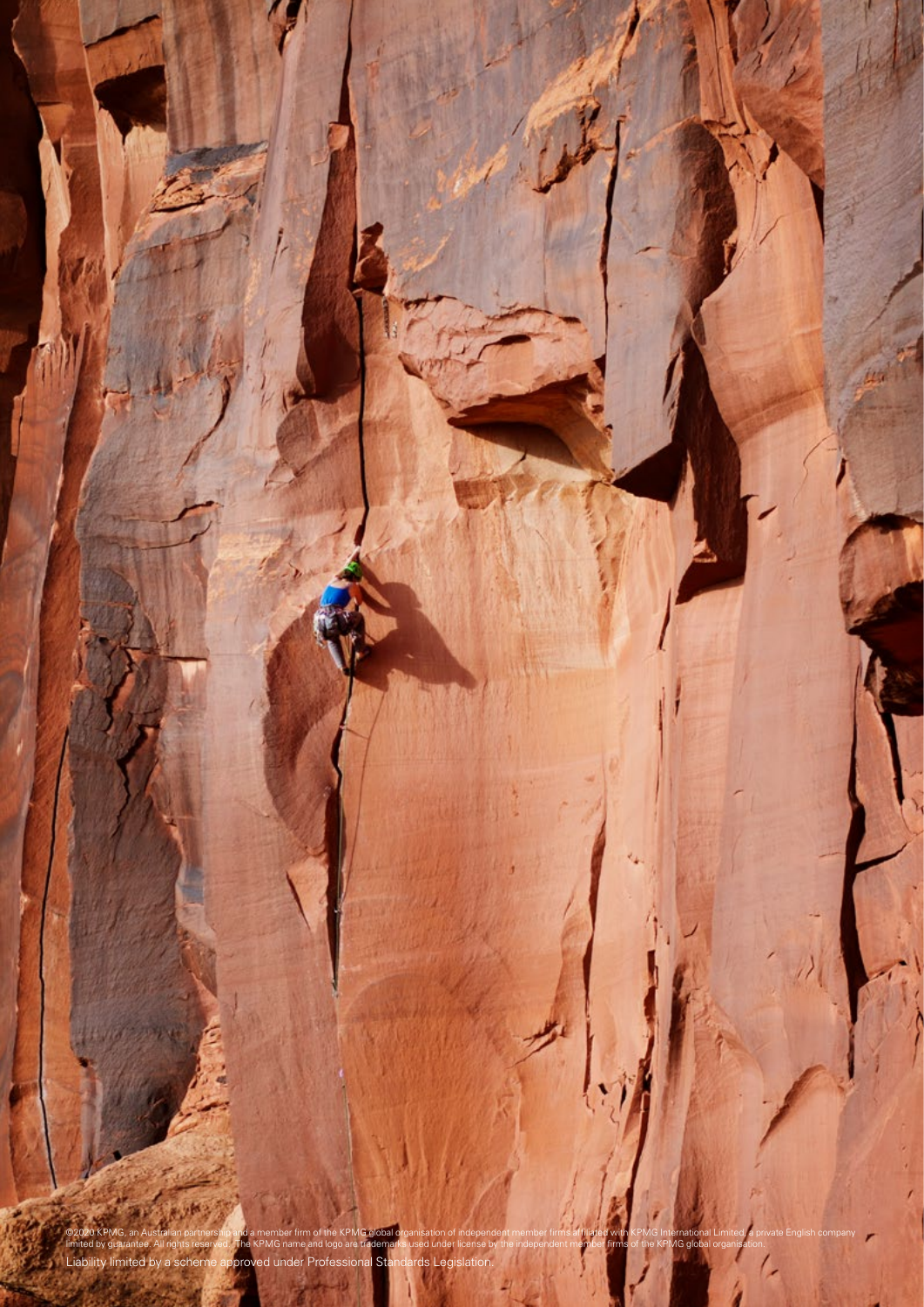## 2. Does the corporate governance hat fit?

Following the Hayne Royal Commission many Australian Boards increased their focus on trust, integrity and reinforcing strong corporate governance. Whilst there was some division amongst Australian General Counsel on the issue of broader functional responsibility for a General Counsel, there was overwhelming support for the General Counsel taking a leadership or at least active role in corporate governance.

Counsel is uniquely situated to act as facilitator between the Board of Directors and Management Team and take the leadership on a variety of governancerelated issues.

The General Counsel is all about governance but you're not always given the oversight across the whole business to know what's going on. If you want good corporate governance, you need your GC at the table when the important decisions are being made" ASX 100 GC

There appeared to be alignment in Australia and abroad that the General Counsel can and should play a crucial

role in a number of components of governance:

| <b>Corporate</b><br><b>Strategy/Risk</b><br><b>Management</b> | Setting risk tolerances is a major component of the<br>corporate strategy process.                                                                                                                                                                                                                                                                                                                                                                                                                                                                   |
|---------------------------------------------------------------|------------------------------------------------------------------------------------------------------------------------------------------------------------------------------------------------------------------------------------------------------------------------------------------------------------------------------------------------------------------------------------------------------------------------------------------------------------------------------------------------------------------------------------------------------|
| <b>Compliance</b>                                             | Focus on compliance is not simply a matter of developing<br>a "Code of Conduct" or Conflict or Interest Policy. This<br>function is often part of the legal department or otherwise<br>reports through the GC.                                                                                                                                                                                                                                                                                                                                       |
| <b>CEO Succession</b><br><b>Planning</b>                      | As a key Senior Executive, the GC would naturally play a role<br>in the strategic planning and succession planning for critical<br>executive roles. Counsel can help ensure that the Board<br>keeps in mind all appropriate criteria when seeking a new<br>CEO or other senior executive - not just specific business<br>skills or performance record, but also integrity and risk<br>management capabilities.                                                                                                                                       |
| <b>Executive</b><br>Compensation                              | Increasing focus of shareholder proposals and public<br>scrutiny. Counsel can play a critical role in educating<br>Board members                                                                                                                                                                                                                                                                                                                                                                                                                     |
| <b>Crisis</b><br><b>Management</b>                            | The current communications environment (social media,<br>etc.) makes it even more important to get out in front of<br>the crisis with a strong and cohesive narrative. Counsel<br>can play a key role in crisis management by preparing<br>the organisation and also preventing crises by identifying<br>the company's vulnerabilities. In a crisis, it is crucial that<br>the Counsel knows the organisation and the relevant<br>personalities, and can judge when he/she needs to take<br>a lead role vs knowing when to bring in outside experts. |

Working closely with those dealing with the risk and governance agenda is seen as an important way of managing these risks and ensuring that compliance with regulations is not just a tick box exercise.

According to a leading Global General Counsel, "… **it can't just be a nice policy and it can't be just a bit of training. You've also got to work with people who can actually work into the day-to-day activities. This collaboration is seen as helping to embed the** 

### **willingness to comply, as people become involved in the process and have had an input into the solution."**

It appears there is broader acceptance across the Australian General Counsel community that Corporate Governance is a role more consistent with the functions of the General Counsel than other corporate responsibilities. However, when KPMG explored whether this extended to the Company Secretary, the consensus fell away.

©2020 KPMG, an Australian partnership and a member firm of the KPMG global organisation of independent member firms affiliated with KPMG International Limited, a private English company limited by guarantee. All rights reserved. The KPMG name and logo are trademarks used under license by the independent member firms of the KPMG global organisation.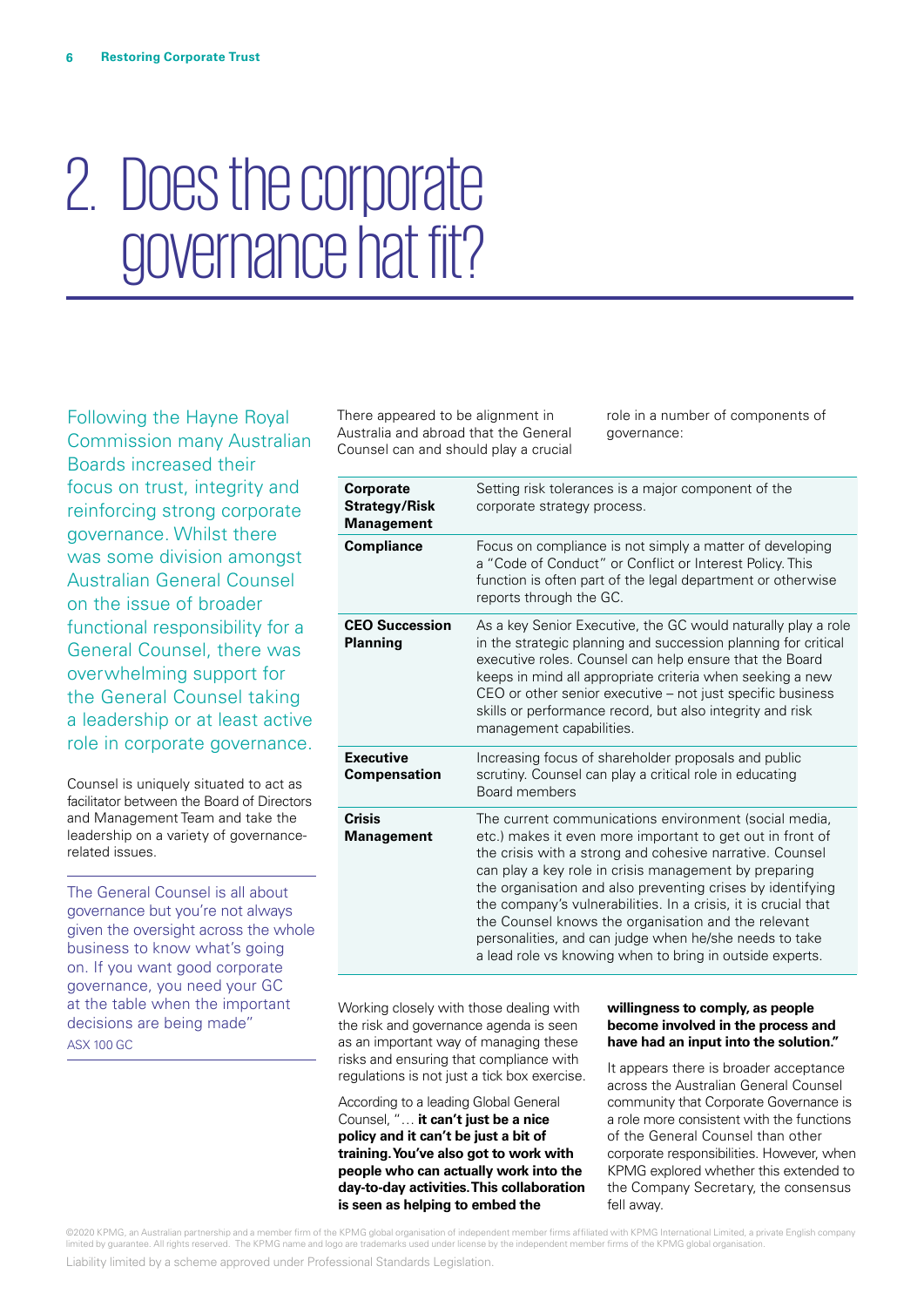### 3. Company Secretary or not to Company Secretary? That is the question

Wide support existed for the General Counsel undertaking a broader role in Corporate Governance in Australian corporations, however the wide support did not extend to the General Counsel also being the Company Secretary.

General Counsels were almost equally divided as to whether the General Counsel should also be the Company Secretary.

Advocates for the dual role pointed to a number of synergies in the roles. However, the dominant explanation for performing both functions was access to the Board. A number of General Counsel expressed a view that they could not adequately undertake the role of General Counsel without access to the Board and the Company Secretary role provided that access.

General Counsels tended to point to being privy to board deliberations rather than board members themselves was the key to being an effective General Counsel. It was suggested this understanding of the strategic deliberations and risk appetite, enabled the General Counsel to provide more commercial and actionable legal advice.

The importance of being both the General Counsel and Company Secretary appeared to be impacted by whether the General Counsel reported directly to the CEO. In situations where this direct reporting line did not exist, it was viewed as much more important to have the access to the strategic deliberations of the Board.

"The General Counsel is absolutely the right person to be Company Secretary, they have an understanding of the business, understand the legal issues in play and can make sure the board is getting the visibility of the organisation that they require" ASX 100 GC

However, amongst the General Counsel interviewed by KPMG there were equally as many who firmly believed the General Counsel should not be the Company Secretary. There were principally two justifications for the need for role separation: i) the roles are too big for one person; and ii) it can present irreconcilable conflicts, or at least lead to confusion as to which hat is being worn.

There was some agreement that for smaller organisations or those operating outside a listed environment, the workload might be manageable for one person. However, a number of those advocating for a separation of the roles were of the view that in an ASX 100 listed environment the workload could inhibit performance of both roles effectively.

It was suggested that these issues were particularly acute when the company was in crisis or 'deal mode' and issues of continuous disclosure were in play.

"If there is a deal on, or a close call on market disclosure, then you need your GC and CoSec on top of their game, this is when you need them both at their best, if they are juggling both roles that's not good for them or for the company". ASX 100 GC

Other General Counsel pointed to what they believed to be irreconcilable conflicts between the two roles to explain why the roles should be separated.

"When you talk to the Directors about continuous disclosure, or their Directors duties or other issues, who are you? The General Counsel or Company Secretary? Even if you're clear what hat you're wearing, the Directors may not be". ASX 100 GC

There was however, almost universal agreement from all of the General Counsel interviewed that if the Company Secretary was not the General Counsel then there was a clear advantage for them to be legally trained in order to execute the role effectively.

©2020 KPMG, an Australian partnership and a member firm of the KPMG global organisation of independent member firms affiliated with KPMG International Limited, a private English company limited by guarantee. All rights reserved. The KPMG name and logo are trademarks used under license by the independent member firms of the KPMG global organisation.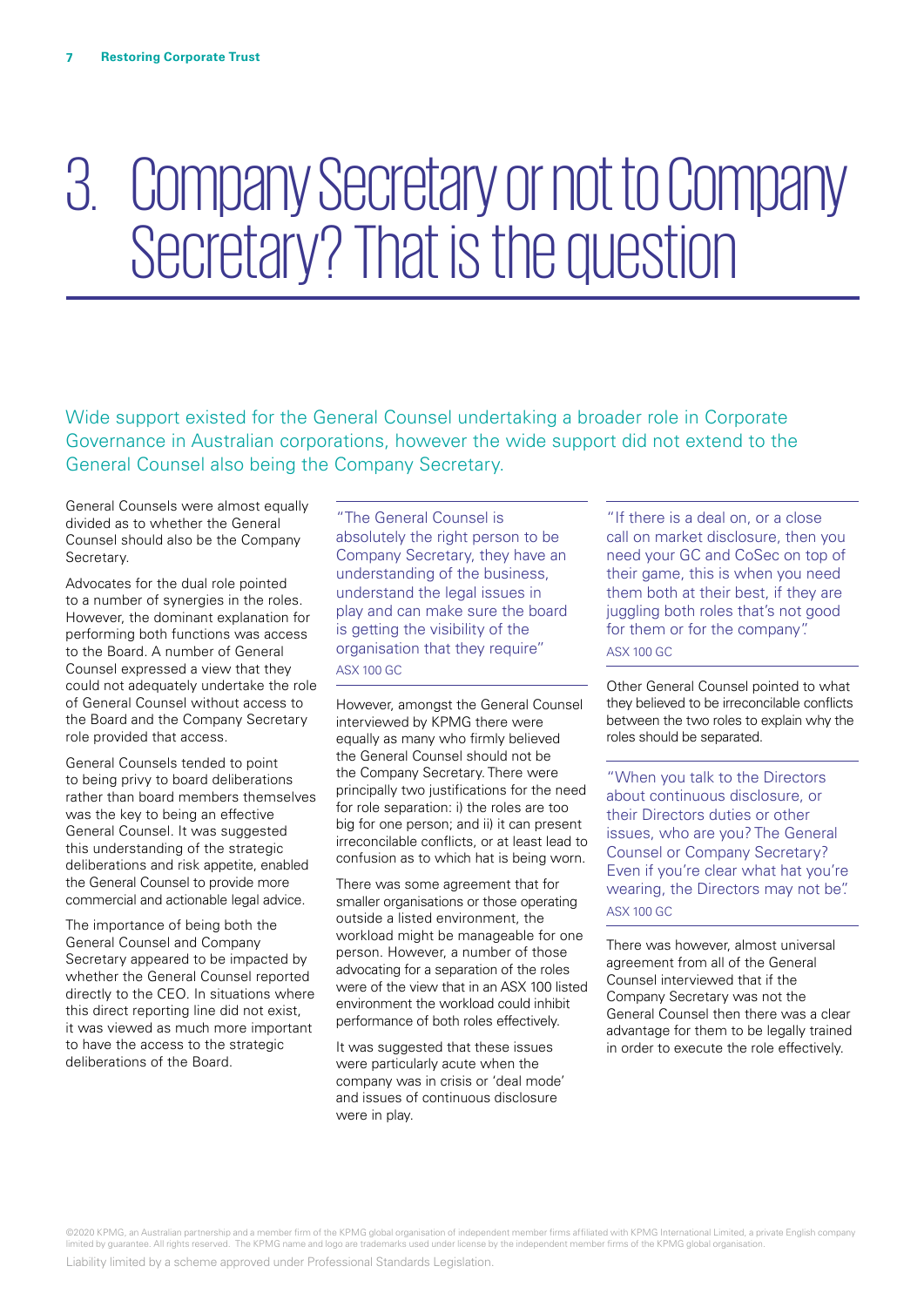

©2020 KPMG, an Australian partnership and a member firm of the KPMG global organisation of independent member firms affiliated with KPMG International Limited, a private English company<br>limited by guarantee. All rights res Liability limited by a scheme approved under Professional Standards Legislation.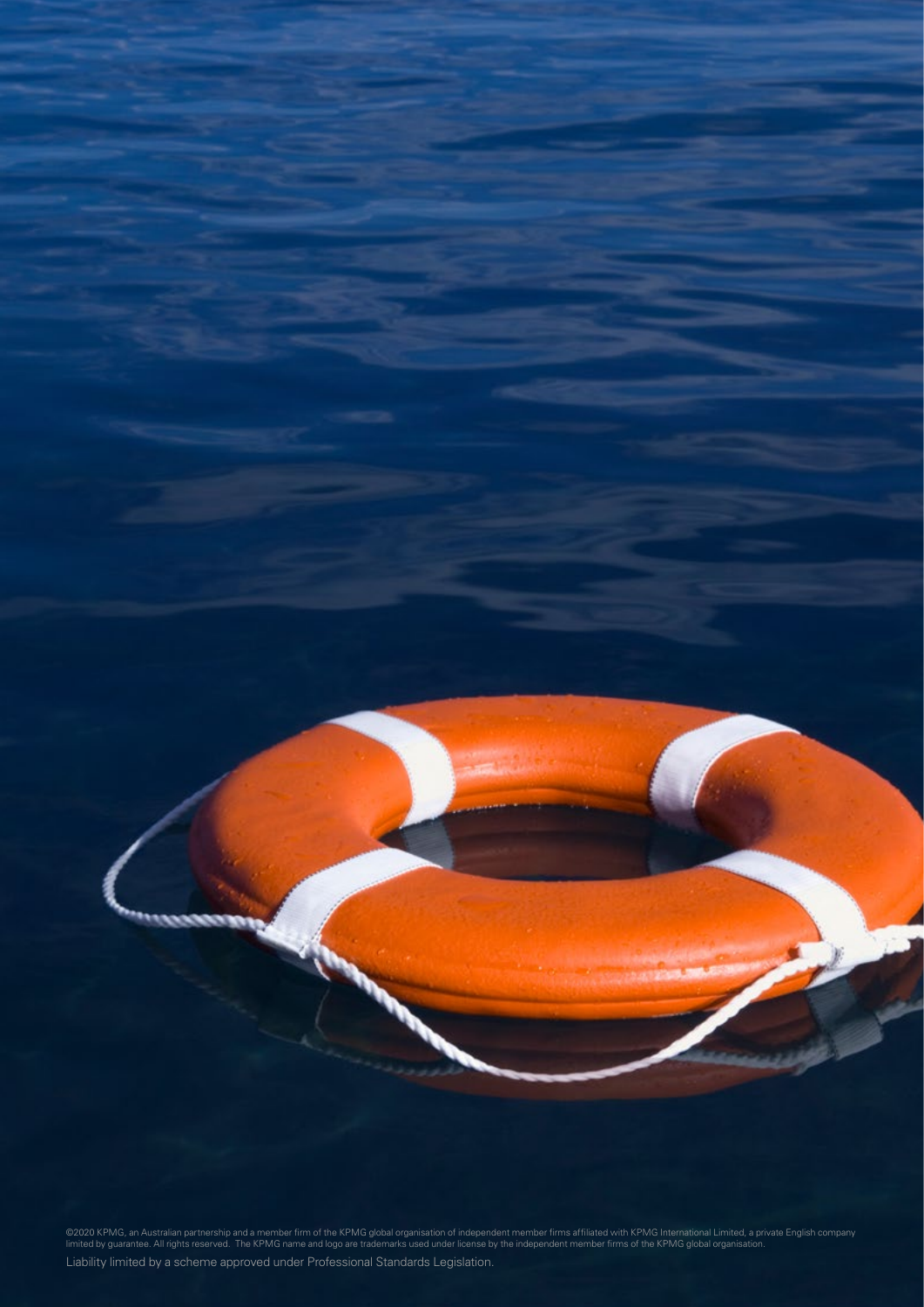### 4. Regulations and regulators bringing the General Counsel to the table

It perhaps comes as no surprise that navigating increased regulation and managing interactions with the regulators charged with enforcing them is the most significant challenge facing today's General Counsel. The Hayne Royal Commission directed a bright light on not only how companies behave but also how they respond to regulator scrutiny.

"The game has changed, we already were dealing with increased regulation in the areas of Anti-Bribery, Modern Slavery and Anti-Competitive Behaviour; however, now there is much greater scrutiny on not only how we meet our obligations but how we interact with regulators" ASX 100 GC

Whilst the Hayne Royal Commission sharpened the focus on conduct and regulation, it has been an increasing focus of General Counsel for many years, both in Australia and abroad. Globally, General Counsels who responded to a KPMG survey chose regulation as the single largest risk that their companies face.

A general increase in volume and complexity of regulation was identified as the greatest risk to their companies in the next five years. The top three principal areas of regulatory risk were around competition, consumer protection and anti-bribery and corruption.

There was a broad consensus that that the General Counsel was in the best position to lead this assessment of potential impact of regulatory change. The role lends itself to being able to advocate with the appropriate agency if needed to modify or stop the regulation proposed, whilst simultaneously bringing the facts, impact, experts and financial costs to the organisation.

The regulatory changes and the ascendency of principles based legislative obligations, which by their very nature are more nuanced and demanding of interpretation than the traditional rules based frameworks, are increasingly bringing the General Counsel to the executive table.

"Your ability to be completely on top of those forthcoming changes, and be able to advise on how to approach them, is something that puts you at the forefront at many of the important meetings that take place." Global GC

Australian General Counsels reported to KPMG that today more than ever, they are being invited into broader conversations than they were historically. Whilst it was common place for in house lawyers to provide advice on regulatory compliance, they were often not part of the broader conversation about the cultural or behavioural elements of compliance. Discussions around ethical culture and integrity were often left to the business units with support from the People and Change teams.

Perhaps the invitations are arriving due to the sometimes opaque nature of principle based regulatory obligations. However, a number of General Counsel suggested it is because regulation is becoming more complex, further reaching and with increased obligations being placed on company Directors.

In this area we again see consistency between the Australian context and the experience of our Australian General Counsels colleagues abroad. International General Counsels reported one of the greatest challenges in responding to regulators is a lack of clarity around what is expected by the regulators themselves. There was overwhelming agreement (80%) that regulators need to be clearer in their expectations.

This broader involvement in framing the ethical norms and ensuring the right behaviour has opened a broader conversation of whether the General Counsel was uniquely placed to act as the moral compass of the organisation.

©2020 KPMG, an Australian partnership and a member firm of the KPMG global organisation of independent member firms affiliated with KPMG International Limited, a private English company limited by guarantee. All rights reserved. The KPMG name and logo are trademarks used under license by the independent member firms of the KPMG global organisation.

Liability limited by a scheme approved under Professional Standards Legislation.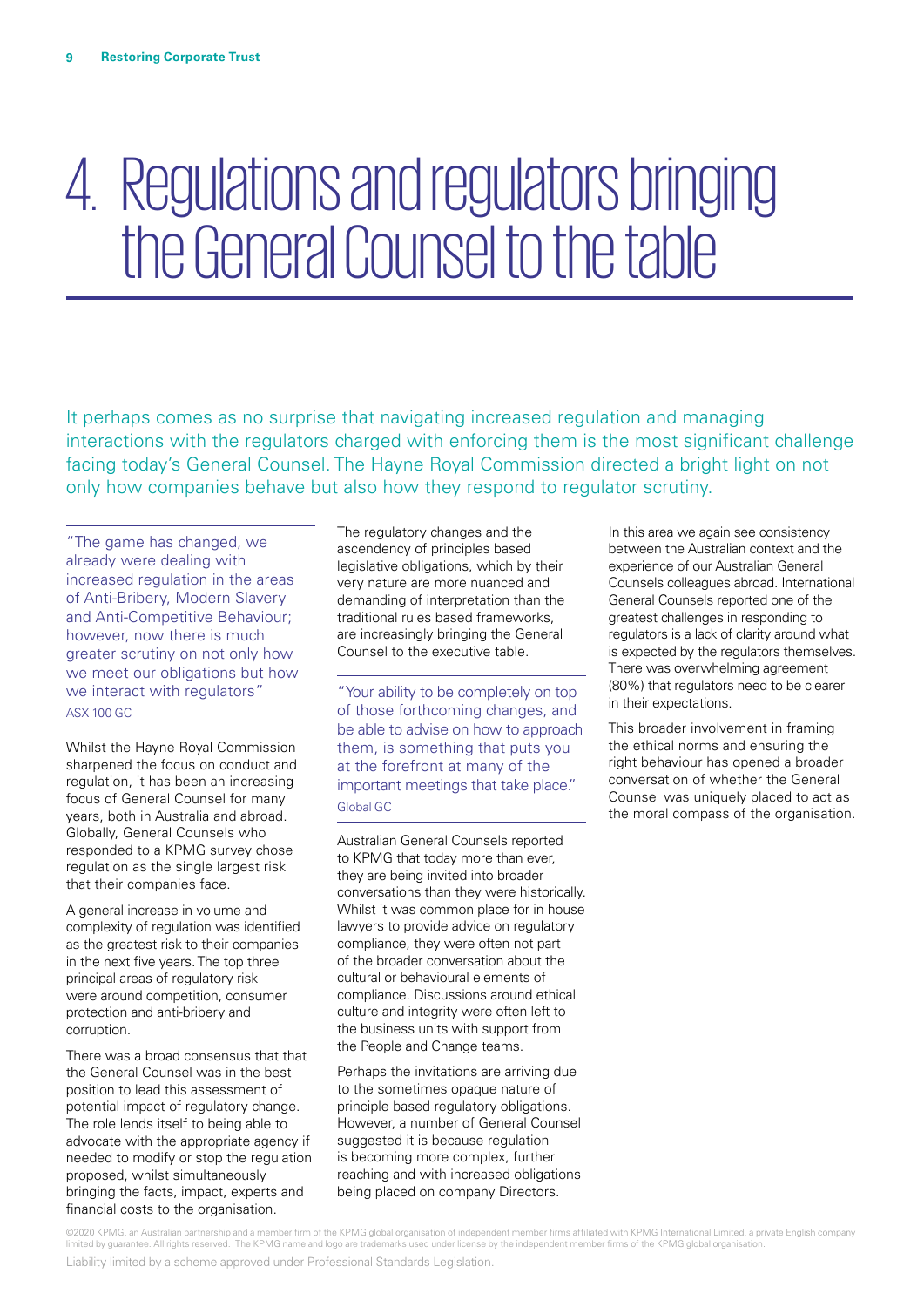### 5. Moral compass or corporate cop out?

Whether it is a deep rooted sense of what is right, extensive study and intellectual debate on ethics, or the unwavering pursuit of what is just, lawyers are particularly attuned to making objective assessments based on merit.

In an environment where organisations are being asked to not just comply with both the letter and spirit of the law, but also meet the evolving concept of community expectations, perhaps it is the General Counsel who is best placed to act as the moral compass for the organisation.

Australian General Counsels appear divided on who should be the moral guardian of an organisation or whether it in fact should be any individual at all. The majority of General Counsel consulted by KPMG resisted the introduction of a Chief Ethics Officer, a role much more common in US companies than Australian organisations.

US technology companies in particular have embraced the role of the Chief Ethics Officer to help their organisations deal with complex moral dilemmas. In 2019, Salesforce appointed a Chief Ethics Officer with a wide mandate to "To develop a strategic framework for the ethical and humane use of technology."

Often the role of the Chief Ethics Officer extends to investigating alleged violations of company polices, codes of conduct or other legal obligations. This extended responsibility often leads to the function falling to the General Counsel or Senior In House Counsel working within the Office of General Counsel.

A number of Australian General Counsel were supportive of the concept that they would have some influence over the morally precarious decisions taken within their organisation. They agreed that they were uniquely placed and experienced in balancing ethical and

moral tensions and they should be the one at the table to call a "time out" when commercial considerations overtook ethics.

"If you want the General Counsel to be the moral guardian, and I think they should, it rests very comfortably with how we are trained and how we practice; you must provide them with the psychological safety to speak up" ASX 100 GC

However, other Australian General Counsel resisted the role of moral guardian for their organisation, pointing to inherent conflicts with their substantive role of providing fiercely independent and legally sound advice on complex matters.

"I'm here to provide the best possible legal advice for the company, which is the expectation of the board and shareholders; I'm not here to provide moral counsel". ASX 100 GC

A third school of thought rejected the concept entirely, arguing that not only was it not the role of General Counsel to be the moral compass but it should be no individual's role, including a Chief Ethics Officer. Assigning responsibility for "ethics" to an individual took away the personal responsibility every member of an organisation should have to champion ethics, it was contended.

A number of General Counsel pointed to the Hayne Royal Commission as evidence that ethical decision making had to be installed as a foundational obligation of every employee. They suggested allocating responsibility to an individual allowed management in particular to throw the metaphorical ethical football over the fence.

"You can't have an ethical policeman on each street, you need to ensure proper KPI's are in each employee's contract, that all levels of management are genuinely walking the talk. Assigning ethics to one person or group of people dilutes the responsibilities of others". ASX 100 GC

©2020 KPMG, an Australian partnership and a member firm of the KPMG global organisation of independent member firms affiliated with KPMG International Limited, a private English company limited by guarantee. All rights reserved. The KPMG name and logo are trademarks used under license by the independent member firms of the KPMG global organisation.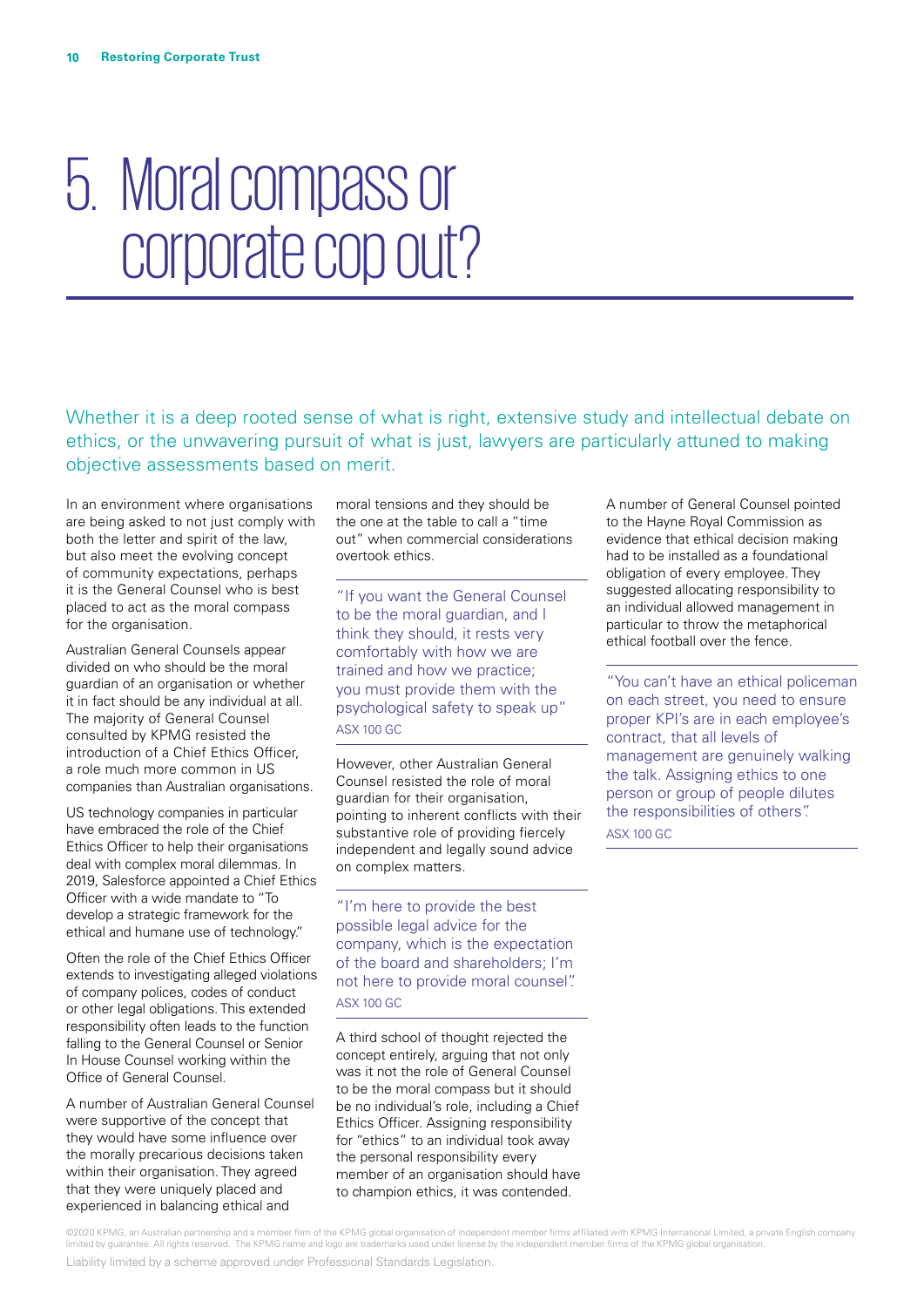©2020 KPMG, an Australian partnership and a member firm of the KPMG global organisation of independent member firms affiliated with KPMG International Limited, a private English company<br>limited by guarantee. All rights res